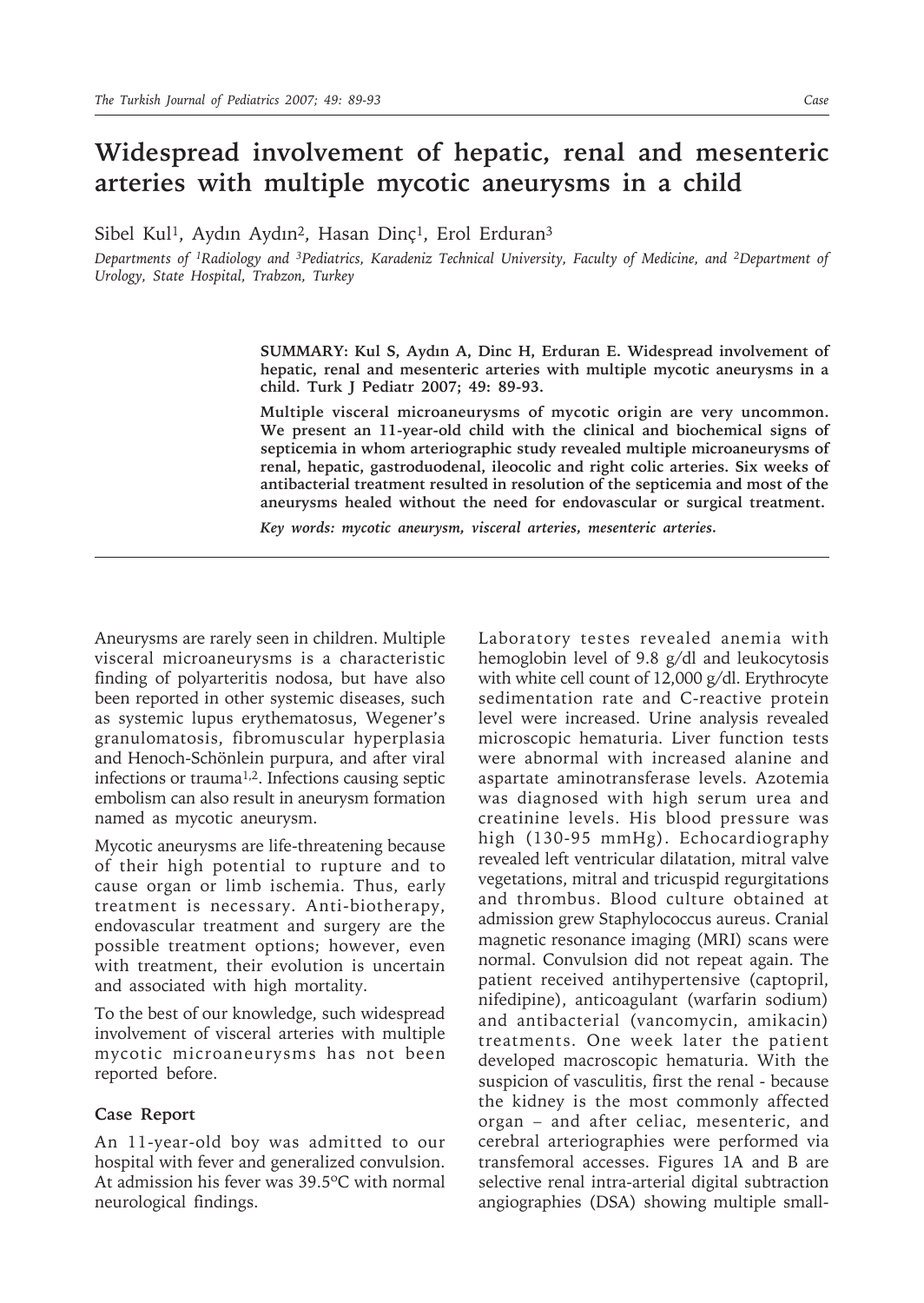90 *Kul S, et al The Turkish Journal of Pediatrics • January - March 2007*



**Fig. 1. a, b.** Bilateral selective renal arteriograms show diffuse multiple intraparenchymatous saccular aneurysms and wedge-shaped hypoperfused areas in both kidneys.

sized saccular aneurysms in the distal branches of bilateral renal arteries. Selective celiac arteriogram (Fig. 2) revealed multiple saccular microaneurysms in the distal branches of the right and left hepatic arteries and one in the proximal gastroduodenal artery. Selective superior mesenteric arteriogram (Fig. 3) revealed a few similar microaneurysms in the





**Fig. 3.** Superior mesenteric arteriogram shows microaneurysms (arrows) in the distal right colic and ileocolic arteries.

**Fig. 2.** Celiac arteriogram reveals multiple saccular microaneurysms in the distal branches of right and left hepatic arteries and one in the proximal gastroduodenal artery (arrow).

distal right colic and ileocolic arteries. Although rupture of one of the renal aneurysms in to the collecting system was thought to be the cause of hematuria, no contrast extravasations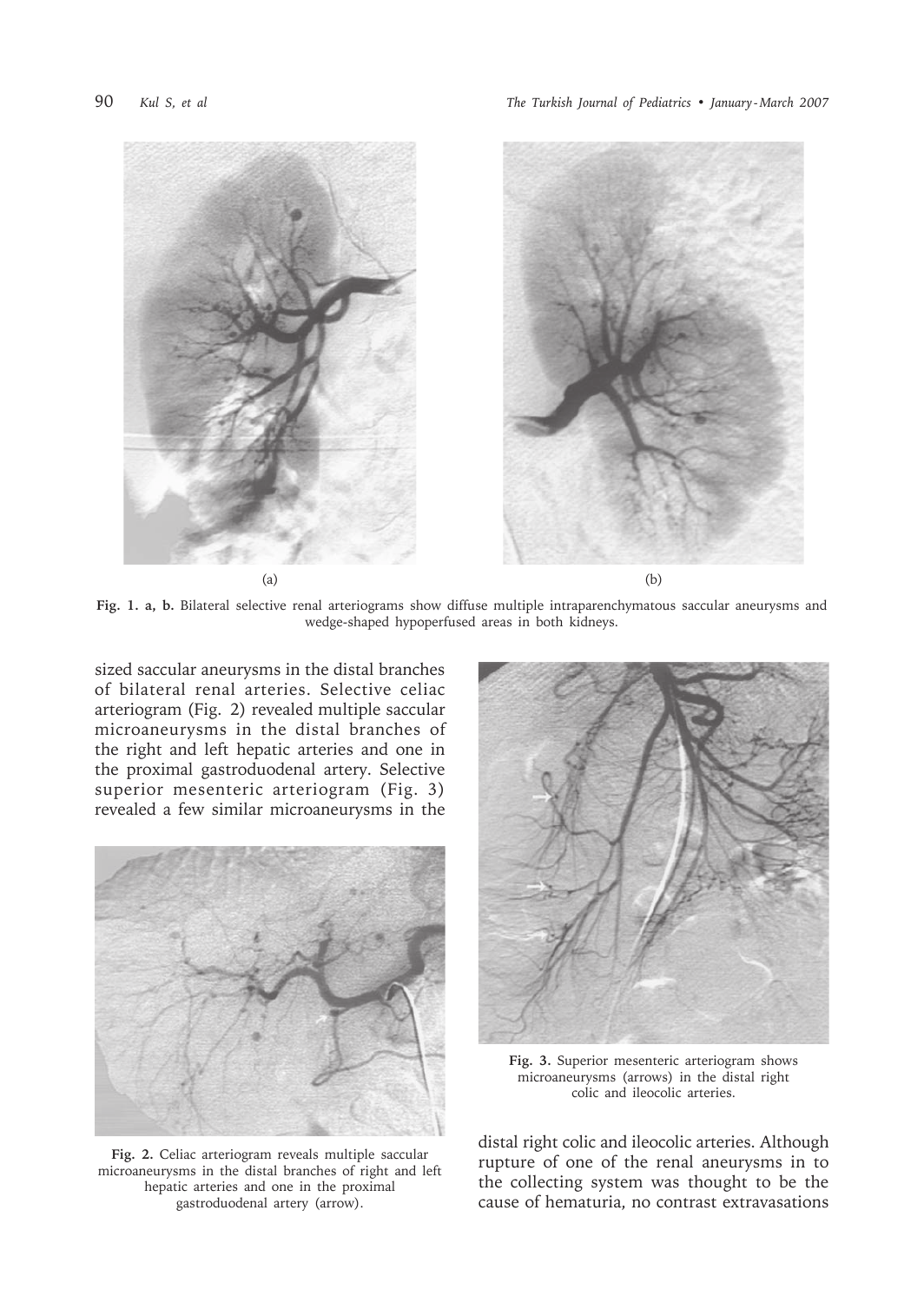from the renal aneurysms were detected. There was no aneurysm in splenic, other mesenteric or cerebral arteries. There were no signs or symptoms of polyarteritis nodosa. The results of serological panel for a collagen vascular disease or an autoimmune disorder (antinuclear antibodies, antineutrophil cytoplasmic antibody) were negative. Serological tests for hepatitis were normal. With clinical, biochemical, blood culture and echocardiographic findings, these multiple aneurysms were thought to be infectious in origin.

After the six-week antibiotic treatment, the patient remained afebrile, hematuria resolved and renal and hepatic functions and hypertension improved. A second arteriogram performed 10 weeks later showed only a few residual microaneurysms in both renal intraparenchymal arteries (Figs. 4A, B) and right segmental hepatic arteries (Fig. 5). The patient is under clinical follow-up for these remaining aneurysms.



**Fig. 5.** Control selective hepatic arteriogram shows complete loss of the proximal gastroduodenal artery aneurysm with formation of a short segment focal stricture (large arrow). Most of the hepatic artery aneurysms had resolved, with only a few residual ones (small arrows) in the right hepatic artery.



 $(a)$  (b)

**Fig. 4. a, b.** Control selective renal arteriograms obtained 10 weeks after initial arteriograms show few residual intraparenchymal aneurysms (arrows) in both kidneys.

## **Discussion**

Aneurysms seen in children should be carefully evaluated for an underlying secondary disease, history of trauma or septicemia<sup>3</sup>. They all produce similar angiographic appearance of aneurysmal dilatation and it can be difficult to differentiate the underlying cause. In this case, the child had no history of clinically important abdominal trauma. The hepatitis serologic tests and autoimmune serologic panel were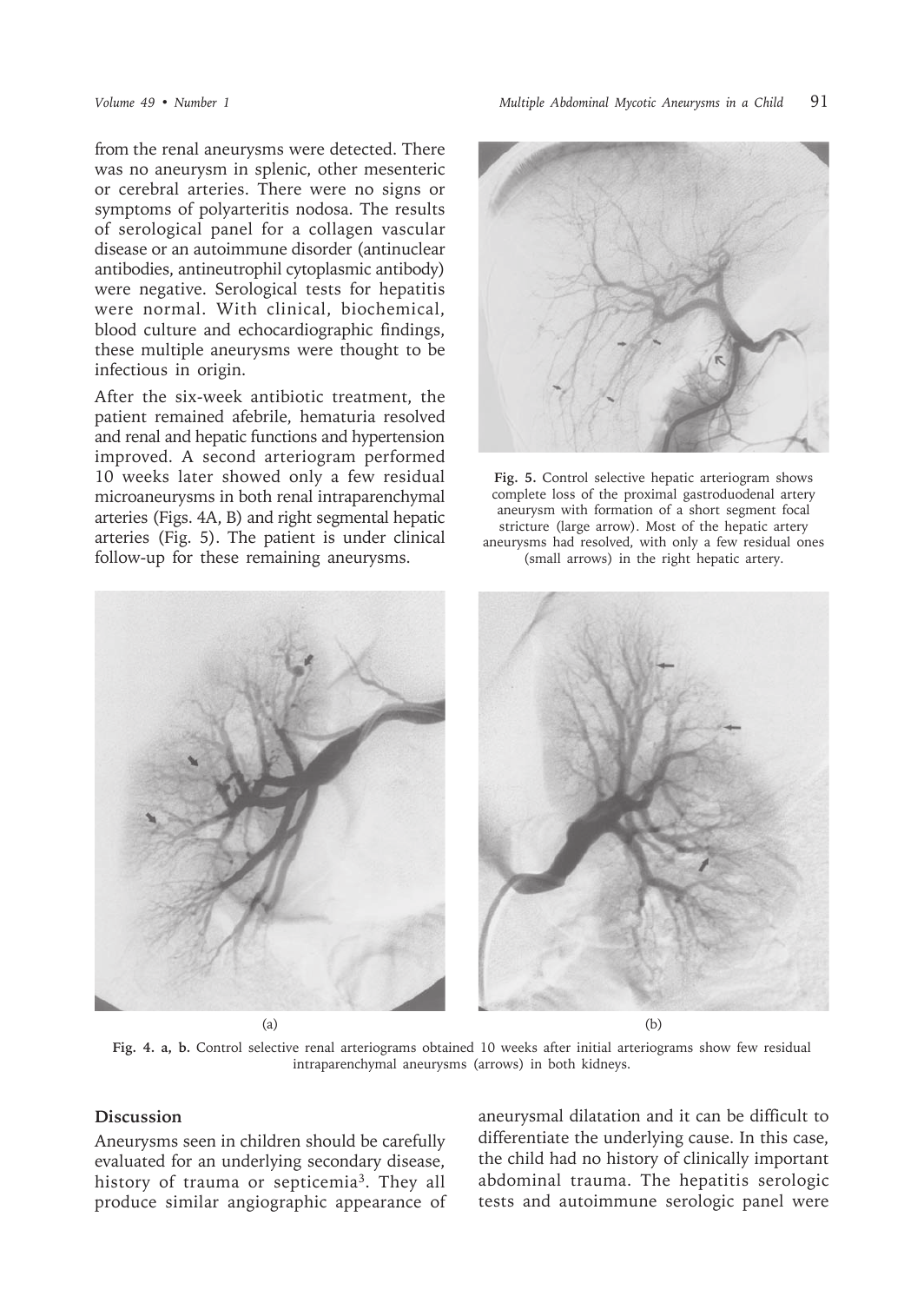normal. Presence of febrile illness, findings of endocarditis and positive blood culture made infection the likely cause for multiple aneurysms. Distal location of aneurysm, presence of arterial occlusion or stenosis close to the aneurysm, multiple aneurysms and rapid morphologic changes also help in the diagnosis of infective etiology. Infected aneurysm of any cause is termed as mycotic aneurysm. Acute bacterial endocarditis is the most common cause of mycotic aneurysms and mycotic aneurysms develop in 3-15% of patients. Septic embolization to the vasa vasorum of arteries cause vessel wall necrosis and aneurysm formation<sup>4,5</sup>.

Mycotic aneurysms usually occur in the aorta and, as primary branches of the aorta, the femoral, cerebral and visceral arteries are the next most common sites<sup>3</sup>. Most reported cases of visceral mycotic aneurysms are in the form of a single or a few aneurysms involving one of the visceral territories. Appearance of multiple visceral mycotic aneurysms in the same patient as seen in polyarteritis is extremely rare. Such cases are reported by Mourad et al.<sup>6</sup> as multiple renal microaneurysms related to bacterial endocarditis and by Tihansky et al.7 as multiple mycotic splenic artery aneurysms. Also, Charlier et al.<sup>8</sup> reported one hepatic aneurysm with multiple renal aneurysms of mycotic origin. Our case is unique because of such extended involvement of hepatic, renal and mesenteric territories.

Anti-biotherapy, transcatheter embolization and surgical resection with vascular reconstruction are the possible treatment approaches for mycotic aneurysms. The most common approach for visceral and intracranial mycotic aneurysms in recently reported cases is antibacterial treatment of underlying infection and then percutaneous embolization or surgery4,9,10. Antibiotic treatment may reduce the hemorrhagic risk related to mycotic aneurysms and even some mycotic aneurysms may resolve. But it is impossible to predict the outcome. Even in the same patient with multiple mycotic aneurysms, the response of each aneurysm to anti-biotherapy may be different. In an extensive review of the literature, during or after the anti-biotherapy of the mycotic aneurysms, complete regression was found in 20, rupture in 17, enlargement of aneurysm in five and de nova aneurysm formation in five

reports9. There are no certain predictive factors to evaluate the risk of rupture. In mycotic aneurysms presented with rupture, emergent treatment with transcatheter embolization without early use of antibiotic therapy is required4. However, whether or not to use anti-biotherapy or endovascular treatment for those unruptured mycotic aneurysms remains controversial. Although transcatheter embolization is a minimally invasive and effective treatment approach in experienced hands, risk of residual infection of the aneurysm after the insertion of embolization materials is a frightening complication<sup>4</sup>. There are only single cases of reported peripheral mycotic aneurysms successfully treated with embolization either by coils or particles<sup>11-14</sup>. Surgical resection of the aneurysms with vascular reconstruction is a commonly used approach in mycotic aneurysms of large arteries and is not suitable for multiple intraparenchymatous microaneurysms with multiorgan involvement. Because of the multiplicity of small-sized aneurysms and no appearance of active bleeding in angiography, we did not perform embolotherapy in our patient and only used antibacterial treatment. This treatment regimen provided complete resolution of most of the aneurysms. Although selective transcatheter embolization might be a choice of treatment for the remaining aneurysms after the completion of anti-biotherapy, we chose clinical follow-up. The patient has been symptom-free for more than a year.

In conclusion, although multiple microaneurysms involving visceral organs and gastrointestinal tract are a well-known finding during the course of polyarteritis, they also rarely can be of infectious origin. Because their treatment approaches are very different, the two must be differentiated, and for such multiple smallsized mycotic aneurysms, antibacterial treatment must be the first treatment option.

## **REFERENCES**

- 1. Yazıcı Z, Savci G, Parlak M, Tuncel E. Polyarteritis nodosa presenting with hemobilia and intestinal hemorrhage. Eur Radiol 1997; 7: 1059-1061.
- 2. Hagspiel KD, Angle JF, Spinosa DJ, Matsumoto AH. Polyarteritis nodosa-systemic necrotizing vasculitis with involvement of hepatic and superior mesenteric arteries. Radiology 1999; 212: 359-364.
- 3. Guzzetta PC. Congenital and acquired aneurysmal disease. Semin Pediatr Surg 1994; 3: 97-102.